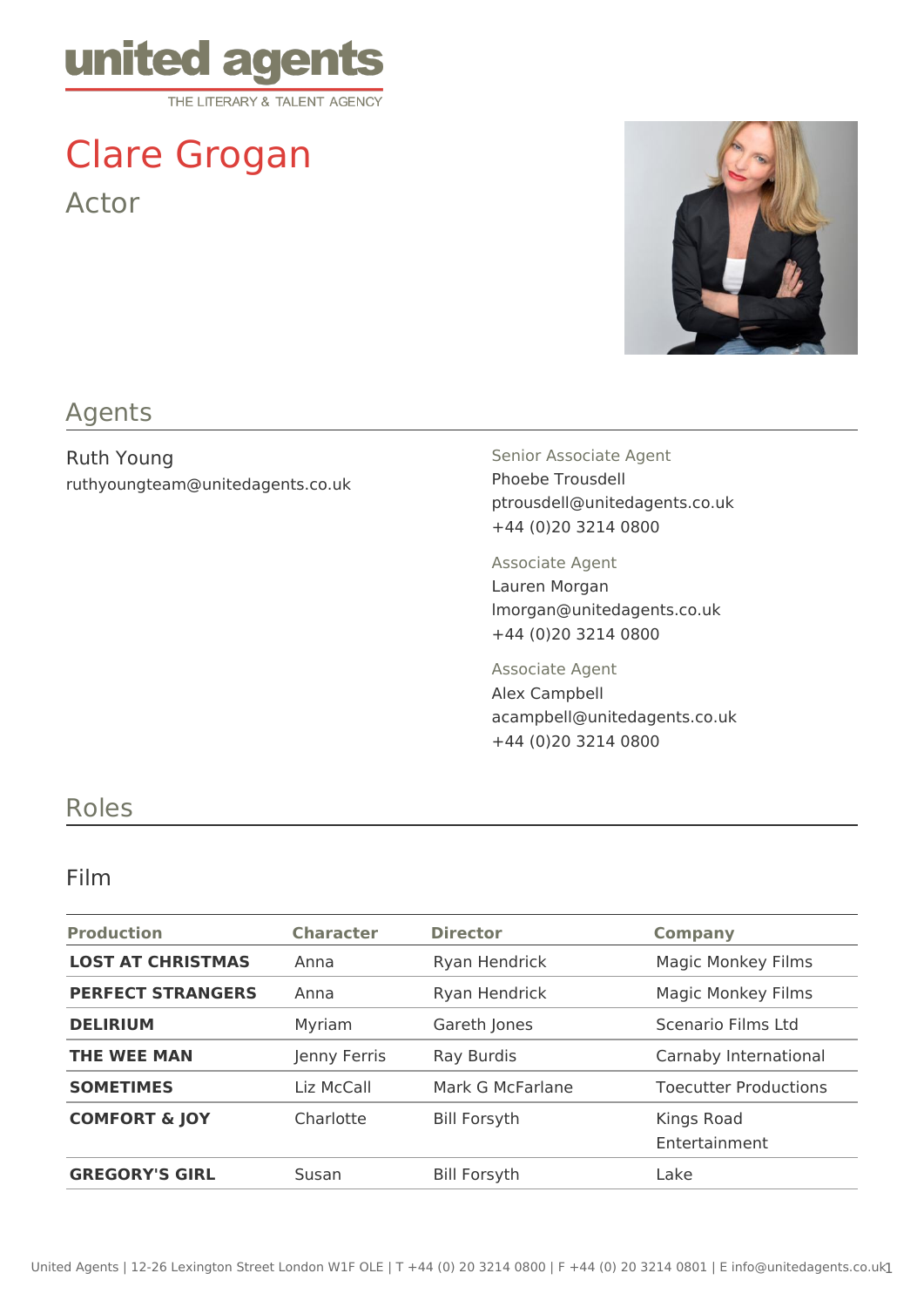| <b>Production</b>                                 | <b>Character</b> | <b>Director</b>                 | <b>Company</b>                 |
|---------------------------------------------------|------------------|---------------------------------|--------------------------------|
| <b>JILTING JOE</b>                                | Maggie           | Dan Zeff                        | <b>Cine Sisters</b>            |
| THE PENALTY KING                                  | Sandra Reeves    | Chris Cook                      | <b>Maverik Motion Pictures</b> |
| <b>THE SMALLEST GAME IN Sandra</b><br><b>TOWN</b> |                  | Aileen Ritchie                  | Young Films                    |
| <b>LUCKY BREAK (Short</b><br>Film)                | Angela           | Andrew Dobbie/Tobias<br>Erdmann | WayLate Films Ltd              |

## Television

| <b>Production</b>                       | <b>Character</b>  | <b>Director</b>        | <b>Company</b>                       |
|-----------------------------------------|-------------------|------------------------|--------------------------------------|
| <b>SKINS</b>                            | Shelley           | Philippa Langdale      | <b>Company Pictures</b>              |
| <b>BLOTT ON THE</b><br><b>LANDSCAPE</b> |                   | Roger Bamford          | <b>BBC</b>                           |
| <b>COMING UP: EMO</b>                   |                   | China Moo-Young        | <b>IWC Media</b>                     |
| <b>DOCTORS</b>                          | Lou Matthews      | <b>Steve Kelly</b>     | <b>BBC</b>                           |
| <b>DREAM TICKET</b>                     | Presenter         | Carl Hindmarch         | <b>Prospect Pictures</b>             |
| <b>EASTENDERS</b>                       |                   |                        | <b>BBC</b>                           |
| <b>FATHER TED</b>                       | Niamh Connolly    | Declan Lowney          | <b>Hat Trick</b>                     |
| <b>FREEVIEW</b>                         | Maw               | Christopher<br>Timothy | <b>BBC</b>                           |
| <b>JAMESON TONIGHT</b>                  |                   |                        | <b>SKY TV</b>                        |
| <b>NIGHT NETWORK</b>                    |                   |                        | <b>LWT</b>                           |
| <b>PLANET FOOTBALL</b>                  | Presenter         |                        | Channel 4                            |
| <b>RED DWARF</b>                        |                   | Ed Bye                 | <b>BBC</b>                           |
| <b>RED DWARF</b>                        | Kochanski         |                        | <b>Grant Naylor Productions</b>      |
| <b>SCOTTISH PASSPORT</b>                | Presenter         |                        | <b>STU</b>                           |
| <b>SEA OF SOULS</b>                     | Cathy Stone       | Diarmiud Lawrence      | <b>BBC</b>                           |
| <b>SPEED</b>                            |                   | Paul Anderson          | <b>Tyne Tees</b>                     |
| <b>STAND BY YOUR MAN</b>                | Chairwoman        | Paul Wilmshurst        | Channel 4/More 4                     |
| <b>TAGGART</b>                          |                   | Mary MacMurray         | <b>STV</b>                           |
| <b>THE BEAUTIFUL FRAME</b>              |                   |                        | <b>BBC</b>                           |
| <b>THE MONOCLED</b><br><b>MUTINEER</b>  |                   | Jim O'Brien            | <b>BBC</b>                           |
| <b>THE MOVIE SHOW</b>                   |                   |                        | John Gau prod/BSB                    |
| THE SMALLEST GAME IN<br><b>TOWN</b>     | Sandra            | Aileen Ritchie         | Young Films/ Channel 4<br>Comedy Lab |
| VH1                                     | Regular Presenter |                        | <b>MTV</b>                           |